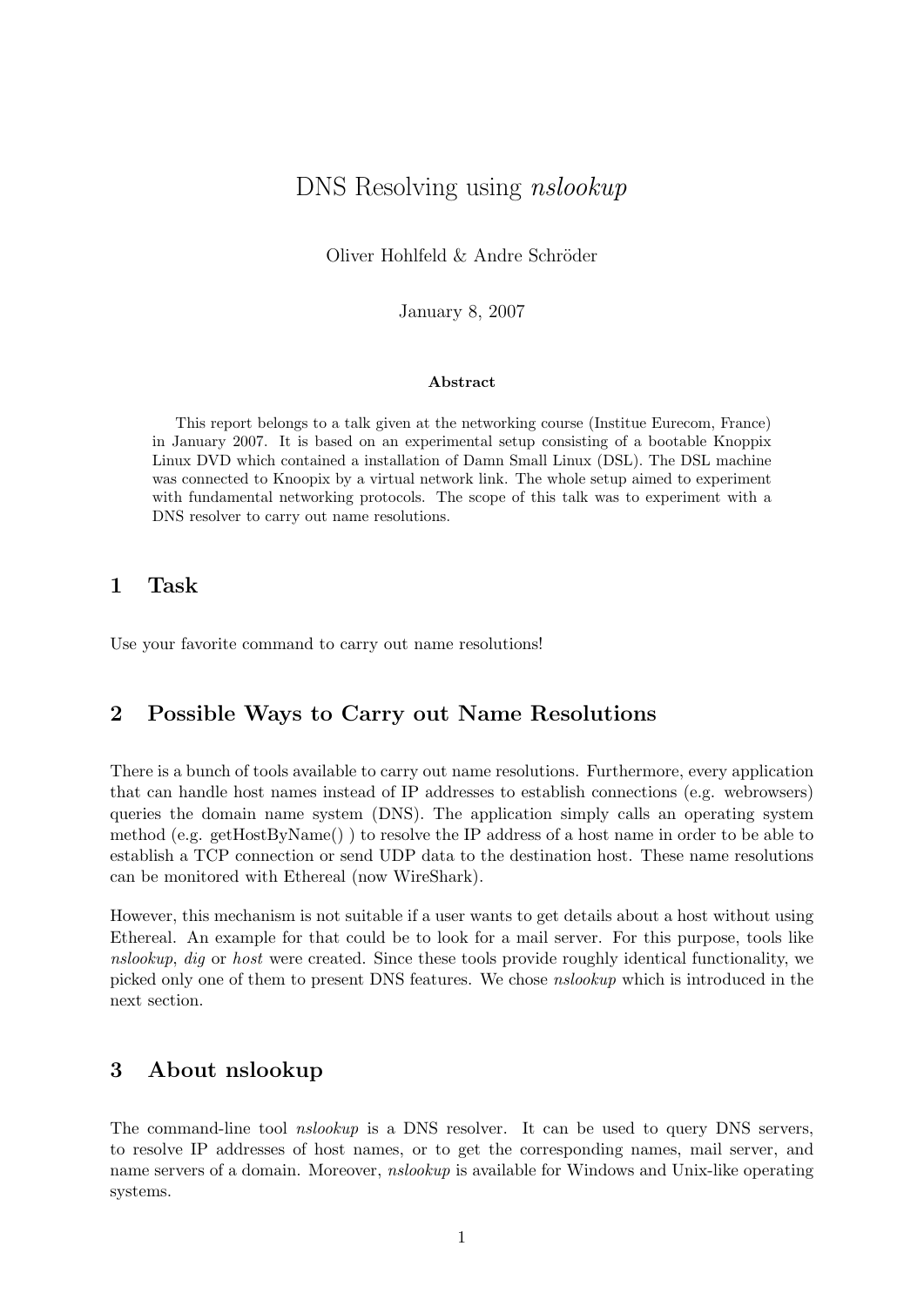It can be used in two modes:

- non-interactive (parameter) mode: in this mode, *nslookup* is controlled by command-line parameters when launching the application. This mode is very useful for scripting.
- interactive mode: no command-line parameters are required in this mode, but the user can control the tool by interactive input. This is useful for some tests since parameters can be set and multiple queries can be executed without re-entering the parameters for each test.

### 3.1 Selected Commands

This section presents some selected commands to work with nslookup:

| NAME         | - print info about the host/domain NAME using default server |
|--------------|--------------------------------------------------------------|
| NAME1 NAME2  | - as above, but use NAME2 as server                          |
| set OPTION   | - set an option                                              |
| [no]debug    | - print debugging information                                |
| [no]d2       | - print exhaustive debugging information                     |
| [no] recurse | - ask for recursive answer to query                          |
| type=X       | - set query type (ex.A, ANY, CNAME, MX, NS, PTR, SOA, SRV)   |
| $class = X$  | - set query class (ex. IN (Internet), ANY)                   |
| server NAME  | - set default server to NAME, using current default server   |

Please note that the version of nslookup installed on the DSL (Damn Small Linux) machine differs from the version on the Knoppix box in terms of allowed parameters. The version installed on DSL does not support some parameters.

### 3.2 Usage Examples

In the following sections, some simple tests with *nslookup* are described.

#### 3.2.1 Simple Lookup

The first test will demonstrate a simple DNS lookup by using *nslookup*. The goal is to resolve the host www.eurecom.fr to an IP address. The following console output will show the usage of nslookup.

```
$ nslookup www.eurecom.fr
Server: camilla.eurecom.fr
Address: 10.3.2.200
Name: dayak.eurecom.fr
Address: 10.3.2.240
Aliases: www.eurecom.fr
```
The host *www.eurecom.fr* could be resolved to 10.3.2.240.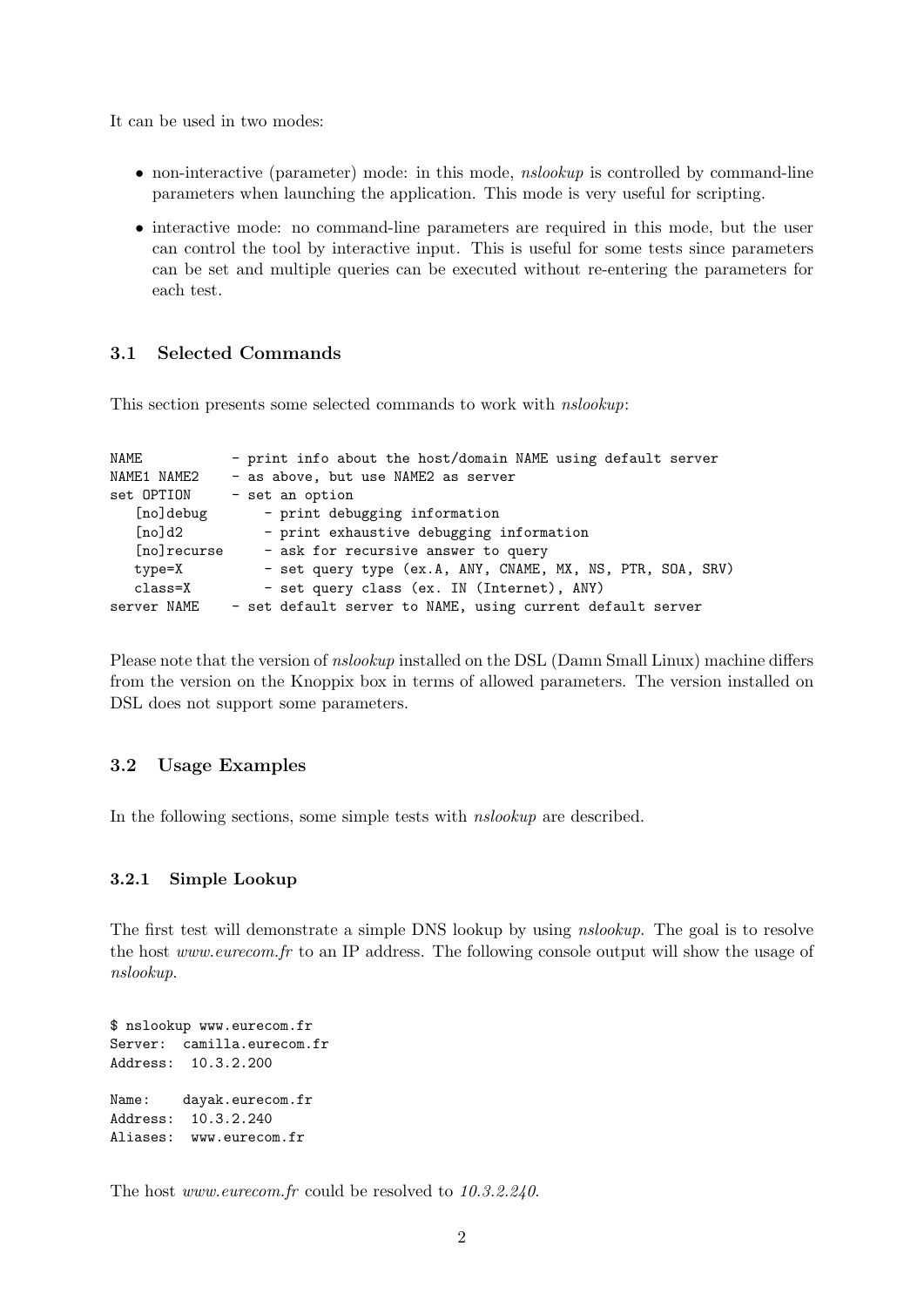#### 3.2.2 Looking up different record types

Besides resolving a host to an IP address, other DNS record types can be retrieved. For example, one can get the corresponding mail server for a domain. This record is necessary in order to deliver mail by a mail server.

In the following example, *nslookup* will be used to retrieve the corresponding DNS server responsible for the domain *eurecom.fr.* 

```
$ nslookup -type=ns eurecom.fr
Server: camilla.eurecom.fr
Address: 10.3.2.200
eurecom.fr nameserver = dns.eurecom.fr
```
The next example demonstrates a query for the *eurecom.fr* mail server.

```
$ nslookup -type=mx eurecom.fr
Server: camilla.eurecom.fr
Address: 10.3.2.200
eurecom.fr preference = 0, mail exchanger = smtp.eurecom.fr
eurecom.fr nameserver = dns.eurecom.fr
```
### 3.2.3 Detailed Output

nslookup offers two debug options (-debug and -d2) for displaying more detailed output. The output of this options comes close to the kind of information which can be seen in Ethereal (a subset of information is displayed by nslookup).

Produced Network Traffic A traffic analysis with Ethereal shows three queries which cause six packets (query and response):

- Resolve default DNS server name (camilla.eurecom.fr). This is only for displaying reasons and not needed to resolve the host name. This output can be seen in the first two lines of the nslookup response in section A Simple Lookup. Most pages call this request a hidden  $query<sup>1</sup>$ .
- Try local search<sup>2</sup> www.leurrecom.org.eurecom.fr. This fails as the requested host does not exist. Therefore, a third query is issued.
- Try external search www.leurrecom.org. This query gives the correct answer.

<sup>&</sup>lt;sup>1</sup>The query is hidden as it's not related to the DNS query the user carried out. It's just an additional query to get the name of the used DNS server. The only reason is to print out its name. Hidden queries are not needed in order to carry out the request of the user. Many pages criticize this fact, as it can be seen as a waste of time. If one really wants to know the name of the used DNS server, one would explicitly carry out this request. There is no reason why it has to be performed on every call of nslookup.

<sup>&</sup>lt;sup>2</sup>In case a local search domain is specified in the name resolution settings.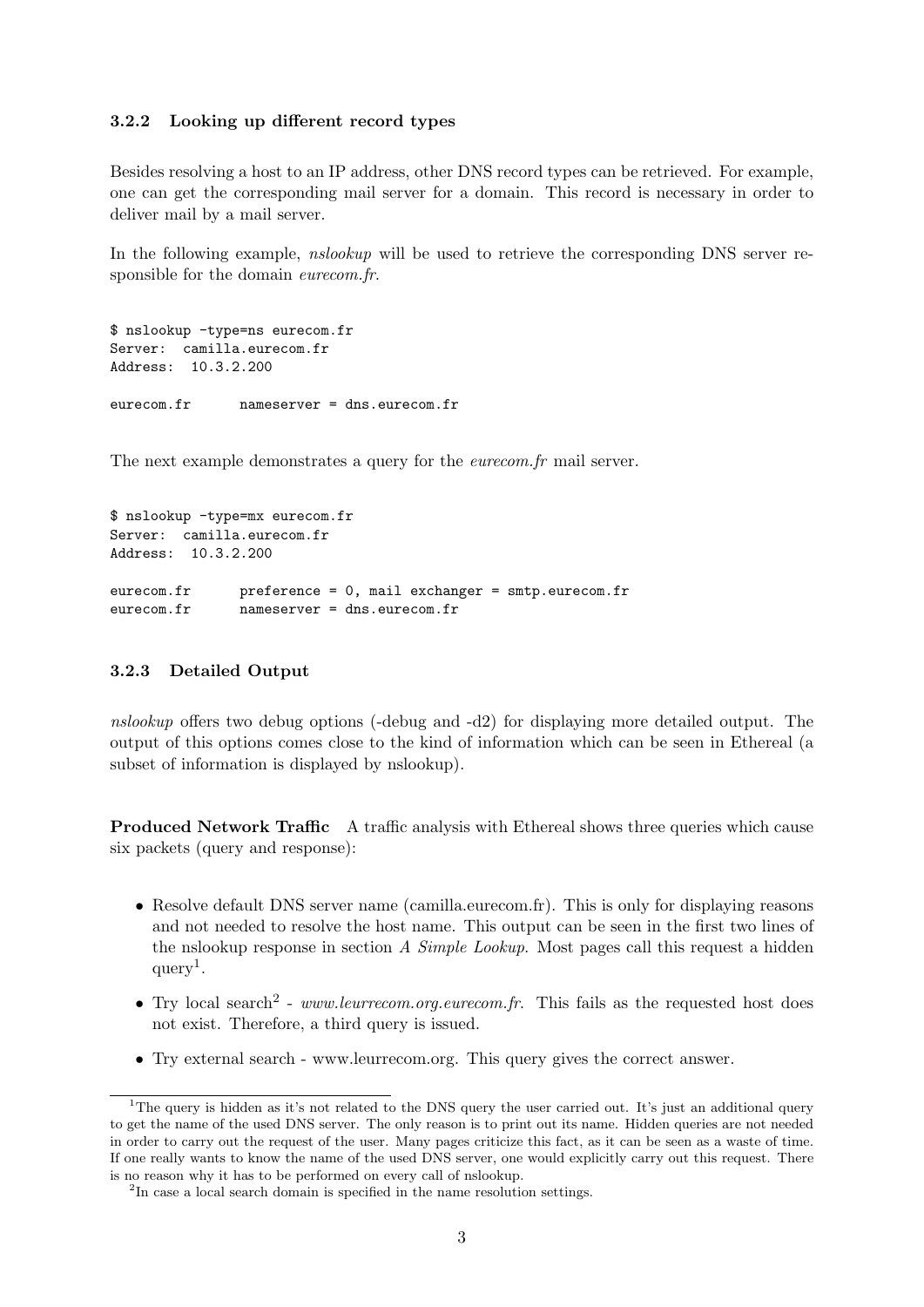#### nslookup Output

```
$ nslookup -d2 www.leurrecom.org
  [...] (DNS server name request)
  [...] (local request )
SendRequest(), len 35
 HEADER:
  opcode = QUERY, id = 3, rcode = NOERROR
  header flags: query, want recursion
  questions = 1, answers = 0, authority
  records = 0, additional = 0QUESTIONS:
  www.leurrecom.org, type = A, class = IN
```
The first two lines of the output (which are skipped here because this goes too much into details) correspond to the first two queries mentioned in the previous section. First, the DNS server is resolved and after this, a local search for *www.leurrecom.org.eurecom.fr* is issued, which fails. However, after this two lines, the answer to the true query – what is the IP address of www.leurrecom.org? – can be seen.

```
Got answer (79 bytes):
    HEADER:
        opcode = QUERY, id = 3, rcode = NOERROR
        header flags: response, auth. answer,
        want recursion, recursion avail.
        questions = 1, answers = 1,
        authority records = 1, additional = 0
    QUESTIONS:
        www.leurrecom.org, type = A, class = IN
    ANSWERS:
    -> www.leurrecom.org
        type = A, class = IN, dlen = 4
        internet address = 10.3.2.240ttl = 172800 (2 days)
    AUTHORITY RECORDS:
    -> leurrecom.org
        type = NS, class = IN, dlen = 16nameserver = dns.eurecom.fr
        ttl = 172800 (2 days)
```
## 4 Damn Small Linux (DSL) / Knoppix Setup

When booting the virtual DSL machine inside a Knoppix box, all traffic is routed via a virtual link to the outside world: between interface eth0 of DSL and the interface tap0 on the Knoppix machine. The user is able to browse the internet, just as usual. But why is this possible? How does the DSL machine know which name server it has to use or how to route all the packets?

The answer to this question is hidden in the boot procedure of the DSL machine. After the virtual network interface of the virtual DSL machine has been enabled, a DHCP query is sent out to discover a DHCP server. The further network configuration (default gateway to route the packets, or the name server to use) is then handed out by the DHCP server running on the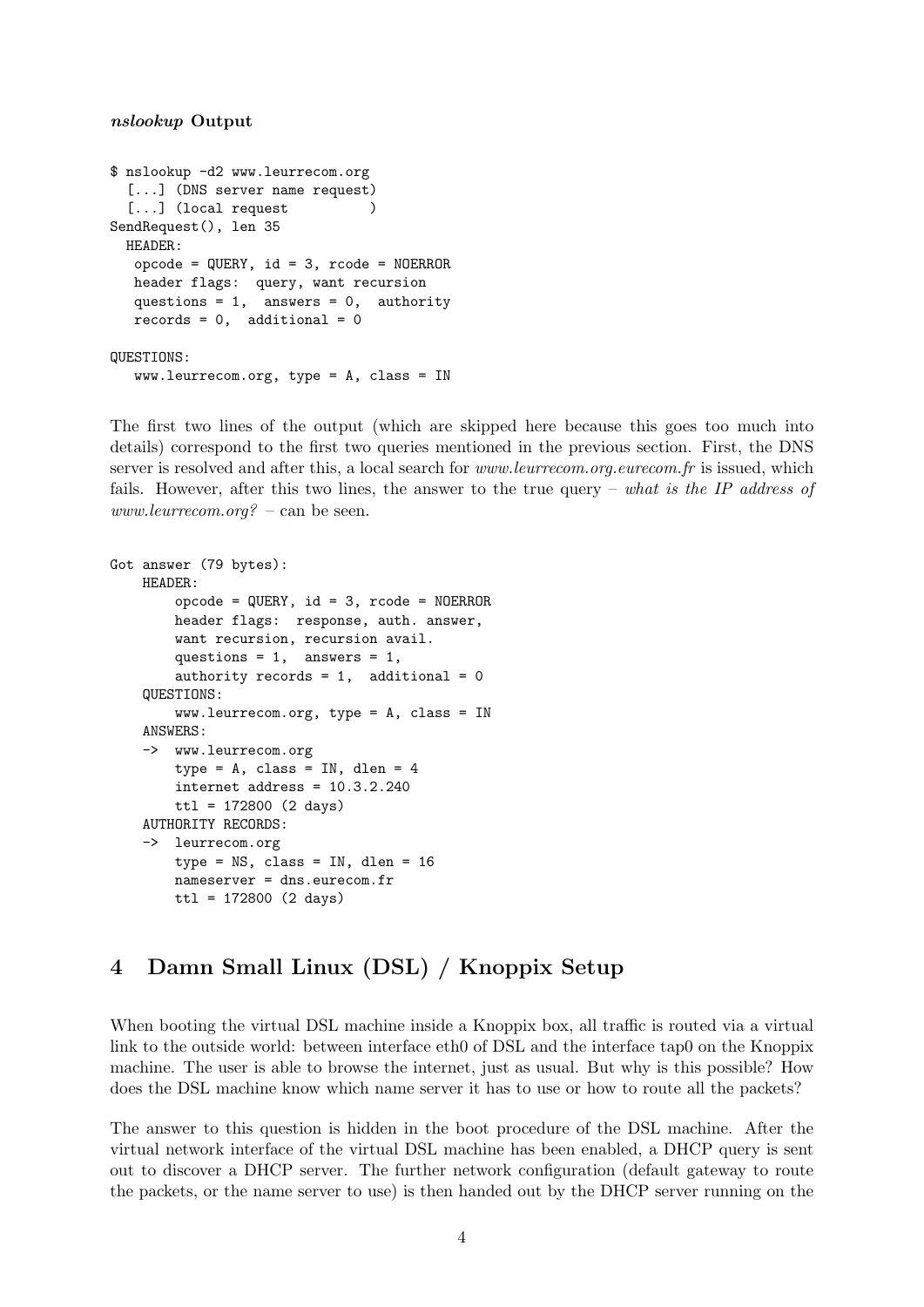Knoppix machine. The Knoppix box itself gets the configuration by DHCP as well, e.g. from the Eurecom DHCP server. After that, the DSL machine is able to carry out DNS queries.

The procedure is the following (please note that the DHCP description is simplified since this is out of the scope of this presentation):

- First of all, a virtual link between Knoppix and the DSL machine is established
- The DSL machine does not have an IP address yet. Therefore, a DHCP request is broadcasted to find a DHCP server.
- The DHCP server (running on Knoppix) sends an ARP request to check if a client is already using the IP address it wants to assign to the DSL machine.
- After some more DHCP negotiation, the DSL machine receives an offer from the Knoppix box, containing its new IP address, the default gateway (in order to route packets to the outside world) and the DNS server to be used. (This offer must be acknowledged by the DSL machine)
- The DSL machine is now able to carry out DNS queries.

DNS queries are routed through the Knoppix machine which does a network address translation (NAT) since the local IP address of the DSL machine is only valid in the local area network (LAN) and cannot be used for communication with the outside world.

## 5 DNS Usage Hints

During our experiments with nslookup we discovered some issues which are explained in the following section.

### 5.1 Norecursive Search & Cache

The first issue concerns non-recursive lookups and the issue of caching query results. A host for that no entry in the Eurecom DNS server existed was selected and a non-recursive query was started. For the selected host www.doom.de, nslookup presented a list of German name servers which might know the correct answer. No IP address was returned since the queried DNS server was asked not to search recursively which means that he did not ask further DNS servers.

```
$ nslookup -norecursive www.doom.de
Server: camilla.eurecom.fr
Address: 10.3.2.200
Name: www.doom.de
Served by:
- Z.NIC.de
          de
- A.NIC.de
          de
...
```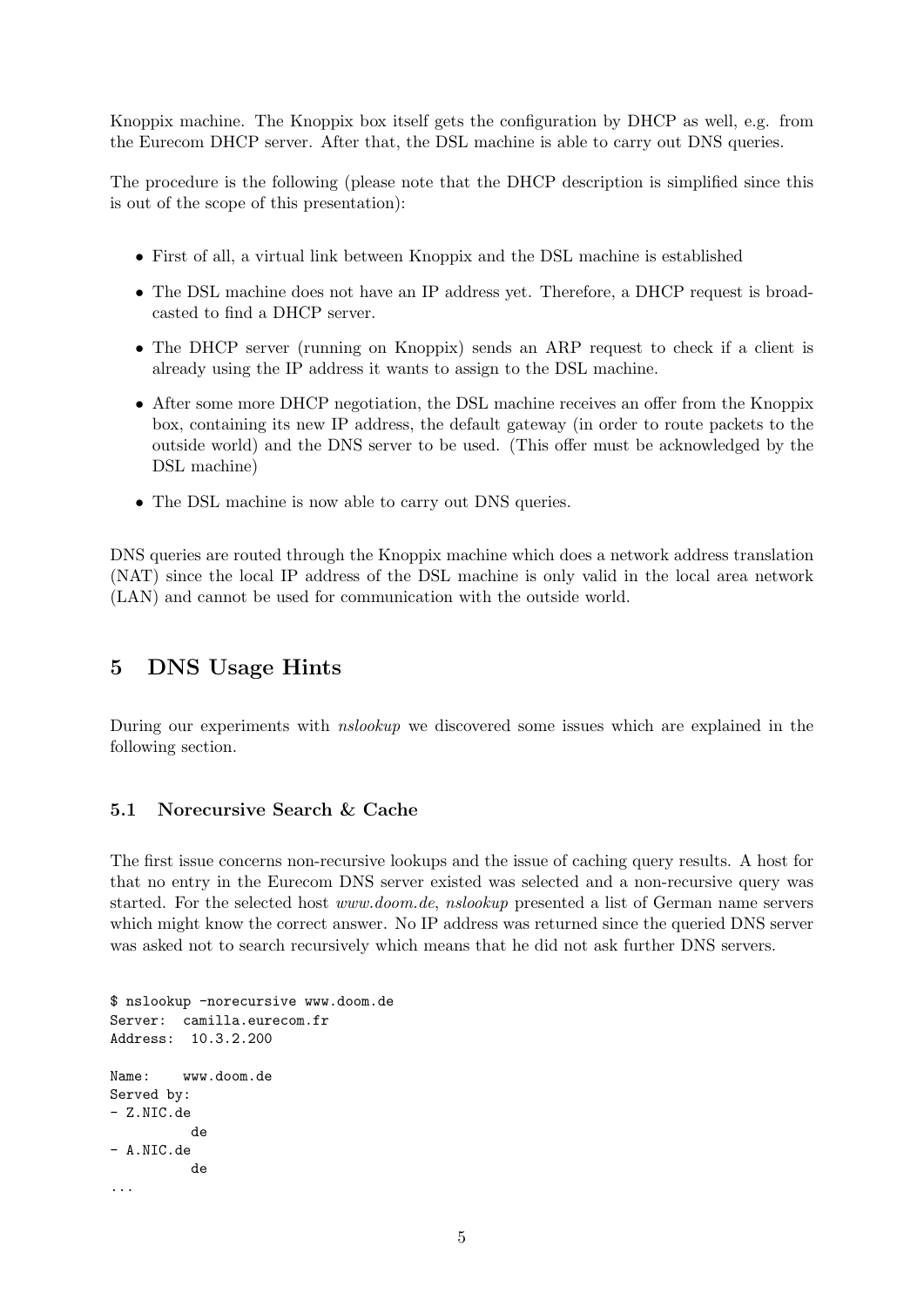A recursive query finally reveals the IP address:

```
$ nslookup -recursive www.doom.de
Server: camilla.eurecom.fr
Address: 10.3.2.200
Non-authoritative answer:
Name: www.doom-labs.net
Address: 83.120.2.4
Aliases: www.doom.de
```
When querying the same host another time with a non-recursive search, we see that even in this case the correct answer is returned.

```
$ nslookup -norecursive www.doom.de
Server: camilla.eurecom.fr
Address: 10.3.2.200
Non-authoritative answer:
Name: www.doom-labs.net
Address: 83.120.2.4
Aliases: www.doom.de
```
The reason for this effect is that the DNS server that is queried by nslookup stored a temporary entry of the result of recursive search in its cache. As long as this entry exists in the cache, the server can return the correct result immediately without recursively searching.

### 5.2 Timeout

In some cases, the user may experience timeouts. That does not necessarily mean that no answer can be found. Rather the client didn't wait long enough for an answer. The timeout was set to short in order to retrieve the result. During the recursive query process, several DNS servers might have been queried which takes time.

```
$ nslookup www.doom.dk
Server: camilla.eurecom.fr
Address: 10.3.2.200
DNS request timed out.
    timeout was 2 seconds.
*** Request to camilla.eurecom.fr timed-out
```
By after a second try, the correct answer is returned!

\$ nslookup www.doom.dk Server: camilla.eurecom.fr Address: 10.3.2.200 Non-authoritative answer: Name: www.doom.dk Address: 12.162.162.246